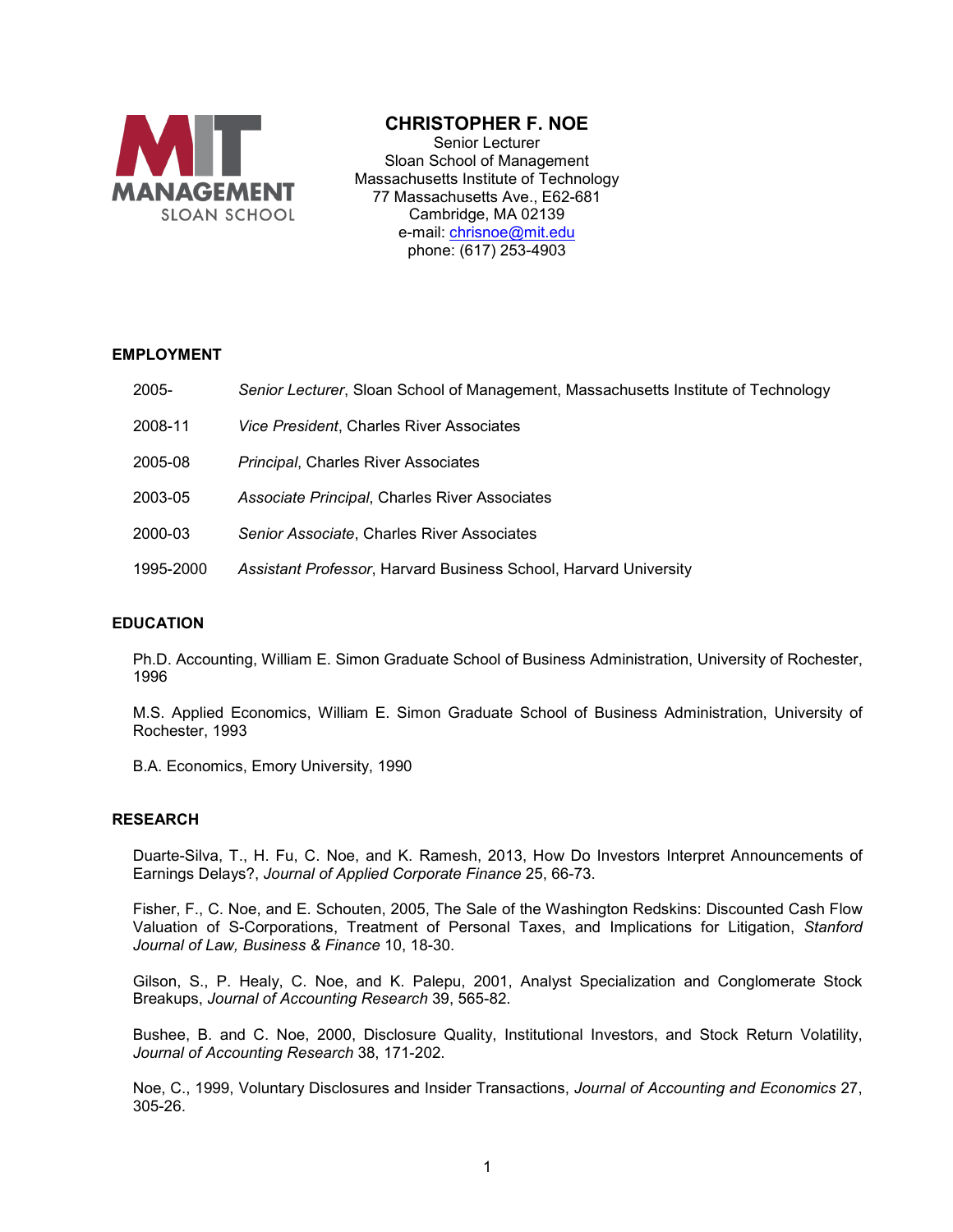#### **CASE STUDIES**

Noe, C., A. Sutherland, and J. Weber, 2020, NHL CBA, MIT Sloan Case #20-195.

Noe, C. and J. Weber, 2018, Amazon.com, Inc., MIT Sloan Case #17-183.

Noe, C. and J. Weber, 2018, Amazon.com, Inc., MIT Sloan Teaching Note #19-192.

Noe, C. and J. Weber, 2018, Spartan Race Inc., MIT Sloan Case #17-184.

Noe, C. and J. Weber, 2018, Spartan Race Inc., MIT Sloan Teaching Note #18-187.

Noe, C., L. Pully, and C. Reavis, 2018, Hertz Global Holdings Inc., MIT Sloan Case #15-164.

Noe, C., 2018, Hertz Global Holdings, Inc., 2018, MIT Sloan Teaching Note #18-186.

Yu, G., C. Noe, J. Weber, and T. Samuelson, 2015, Microsoft's aQuantive Acquisition, Harvard Business School Case #9-115-039.

Yu, G., C. Noe, J. Weber, and T. Samuelson, 2015, Microsoft's aQuantive Acquisition, Harvard Business School Teaching Note #5-115-039.

Yu, G., C. Noe, J. Weber, and J. McClellan, 2013, For Profit Higher Education: University of Phoenix, Harvard Business School Case #9-114-024.

Yu, G., C. Noe, J. Weber, and J. McClellan, 2014, For Profit Higher Education: University of Phoenix, Harvard Business School Teaching Note #5-114-032.

Miller, G. and C. Noe, 2006, Sears, Roebuck and Co. vs. Wal-Mart Stores, Inc., Harvard Business School Case #9-101-011.

Miller, G. and C. Noe, 2001, Bausch & Lomb, Inc. (A), Harvard Business School Case #9-101-010.

Miller, G. and C. Noe, 2001, Bausch & Lomb, Inc. (B), Harvard Business School Case #9-101-008.

Miller, G. and C. Noe, 2000, Bausch & Lomb, Inc. (C), Harvard Business School Case #9-101-009.

Miller, G. and C. Noe, 2002, Bausch & Lomb, Inc. (A), (B) and (C), Harvard Business School Teaching Note #5-101-009.

Noe, C., Kmart Corp., 1999, Harvard Business School Case #9-199-017.

## **EXPERT TESTIMONY**

Report, rebuttal report, deposition testimony, and trial testimony on behalf of respondent in William Richard Kruse Individually and as a Trustee for The Vivian Calvert Living Trust and The William Richard Kruse Living Trust vs. Synapse Wireless, Inc., Court of Chancery of the State of Delaware, C.A. No. 12392-VCMR, 2017-20.

Declaration on behalf of defendant in United States Securities and Exchange Commission v. Elon Musk, United States District Court, Southern District of New York, 1:18-cv-8865-AJN-GWG, 2019.

Report, rebuttal report, and trial testimony on behalf of plaintiffs in Morgan Stanley and MS Solar Solutions Canada ULC v. Stikeman Elliott LLP, Ontario Superior Court of Justice, CV-12-457683, 2017- 18.